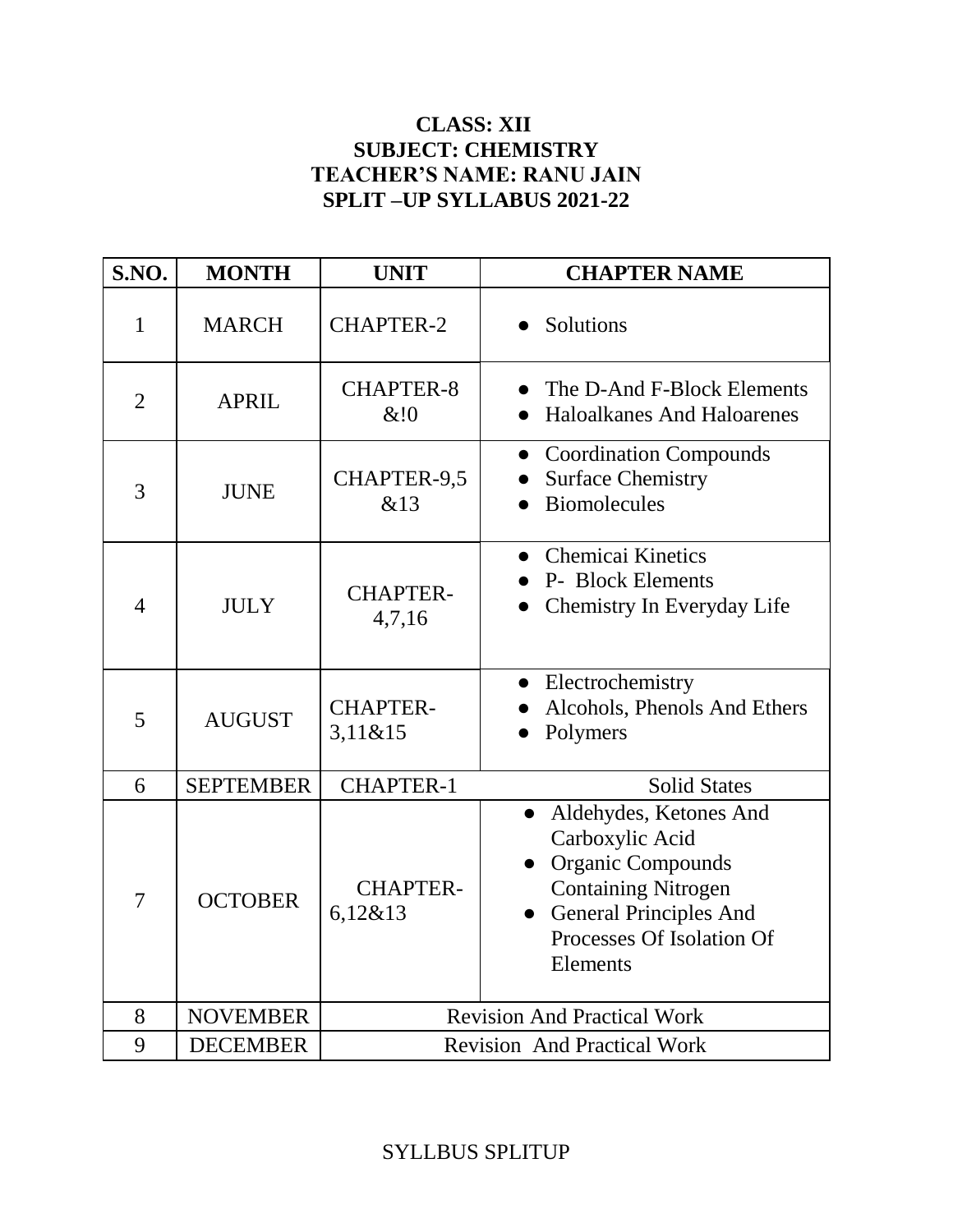## CLASS –XII (PHYSICS)

| S.NO.          | <b>MONTH</b>            | <b>UNIT</b>                | <b>CHAPTER NAME</b>              |
|----------------|-------------------------|----------------------------|----------------------------------|
|                | MARCH &                 | UNIT- 6,7 & 9   Wave optic |                                  |
|                | <b>APRIL</b>            |                            | Dual nature of light             |
|                |                         |                            | Semiconductor electronics        |
| $\overline{2}$ | <b>JUNE</b>             | <b>UNIT-5</b>              | Electromagnetic waves            |
|                |                         |                            | Ray optic and optical instrument |
| 3              | <b>JULY</b>             | UNIT-1                     | Electrostatics                   |
| 4              | <b>AUGUST</b>           | UNIT $2 & 3$               | Current electricity              |
|                |                         |                            | Magnetic effect of current and   |
|                |                         |                            | magnetism                        |
| 5              | <b>SEPTEMBER UNIT-4</b> |                            | Electromagnetic induction and    |
|                |                         |                            | alternating current              |
| 6              | <b>OCTOBER</b>          | UNIT-8                     | Atoms and nuclei                 |
| 7              | <b>NOVEMBER</b>         | UNIT-10                    | Communication system             |
| 8              | <b>DECEMBER</b>         | <b>REVISION</b>            | <b>REVISION</b>                  |

#### **CLASS: XII SUBJECT: COMPUTER SCIENCE TEACHER'S NAME: ARCHANA KALKOTWAR SPLIT –UP SYLLABUS**

| S.NO. | <b>MONTH</b> | <b>UNIT</b>   | <b>CHAPTER NAME</b>                                                                                                                                     |
|-------|--------------|---------------|---------------------------------------------------------------------------------------------------------------------------------------------------------|
|       | <b>MARCH</b> | <b>UNIT-3</b> | <b>CH-13 MYSQL REVISION TOUR</b><br>CH-14 MORE ON SQL                                                                                                   |
|       | <b>APRIL</b> | <b>UNIT-3</b> | <b>CH-15 CREATING A DJANGO</b><br><b>BASIC WEB APPLICATION</b><br><b>CH-16 INTERFACE PYTHON WITH</b><br><b>MYSQL</b><br><b>FINAL PROJECT DISCUSSION</b> |
|       | <b>JUNE</b>  | UNIT-1        | <b>CH-1 PYTHON REVISION TOUR-I</b><br><b>CH-2 PYTHON REVISION TOUR-II</b><br><b>CH-3WORKING WITH FUNCTIONS</b>                                          |
|       | <b>JULY</b>  | <b>UNIT1</b>  | <b>CH-4 USING PYTHON LIBRARIES</b><br><b>CH-5 FILE HANDLING</b><br><b>CH-6 RECURSION</b>                                                                |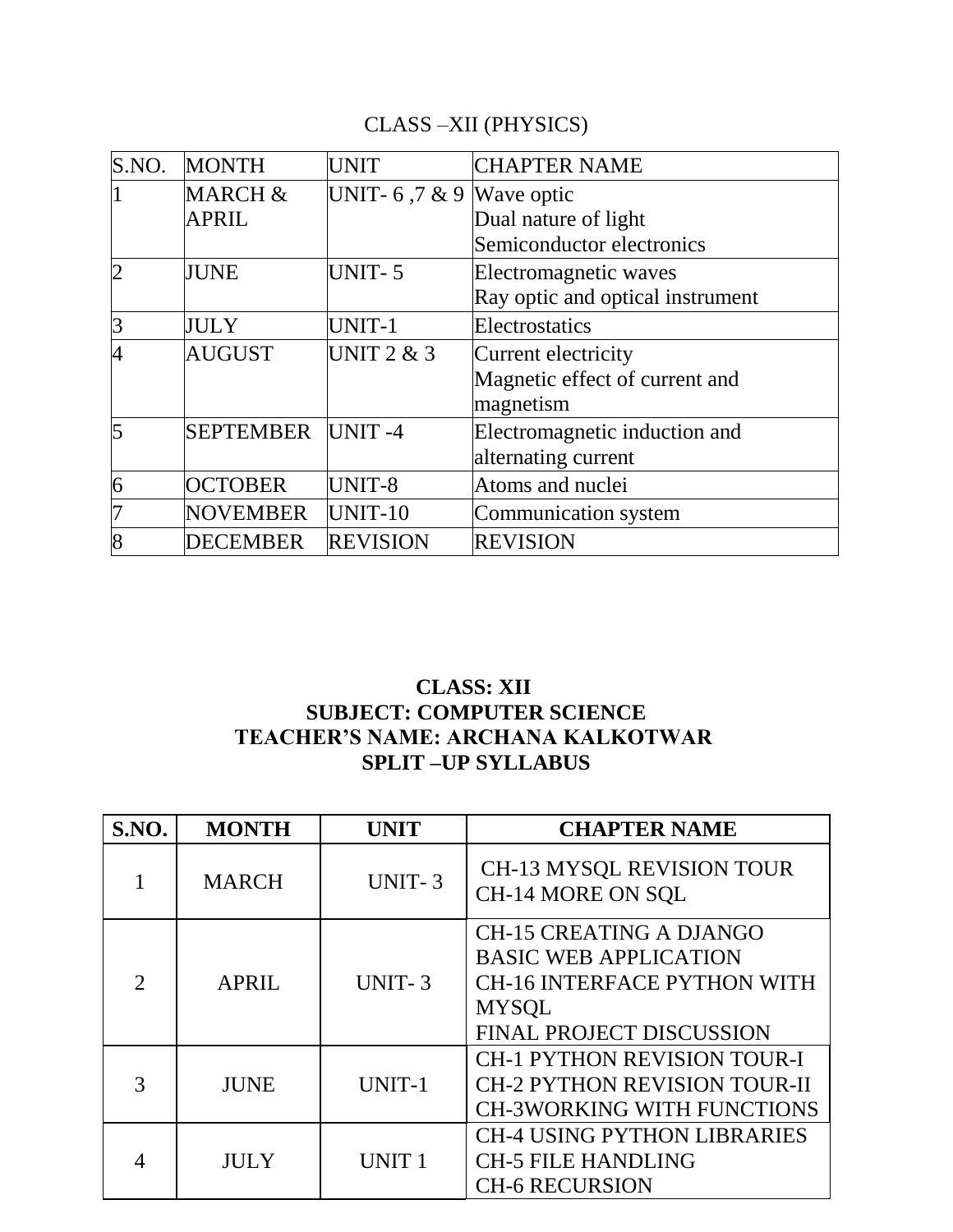|   |                  |                                    | <b>CH-7 IDEA OF ALGORTHIM</b><br><b>EFFICIENCY</b>                                                                            |
|---|------------------|------------------------------------|-------------------------------------------------------------------------------------------------------------------------------|
| 5 | <b>AUGUST</b>    | <b>UNIT</b><br>$-1$                | <b>CH-8 DATA VISUALISATION</b><br><b>USING PYPLOT</b><br><b>CH-9 DATA STRUCTURES</b>                                          |
| 6 | <b>SEPTEMBER</b> | <b>REVISION</b>                    |                                                                                                                               |
|   | <b>OCTOBER</b>   | UNIT III &<br>IV                   | <b>CH-11 COMPUTER NETWORKS-I</b><br>CH-12 COMPUTER NETWORKS-<br>$\mathbf{H}$<br><b>CH-17 SOCIETY LAW AND</b><br><b>ETHICS</b> |
| 8 | <b>NOVEMBER</b>  | <b>REVISION AND PRACTICAL WORK</b> |                                                                                                                               |
| 9 | <b>DECEMBER</b>  | <b>REVISION AND PRACTICAL WORK</b> |                                                                                                                               |

### **SPLIT SYLLABUS OF PHYSICAL EDUCATION**

April:

Unit 10- Training in sports

Unit 6- Test and Measurement in Sports.

June:

Unit 7- Physiology & Injuries in Sports.

Unit 9- Psychology & Sports.

July:

Unit 2- Sports & Nutrition.

Unit 3- Yoga & Lifestyle.

August:

Unit 1- Planning in Sports.

September:

Unit 5- Children & Women in Sports.

October:

Unit 4- Physical Education & Sports for CWSN.

Unit 8- Biomechanics & Sports.